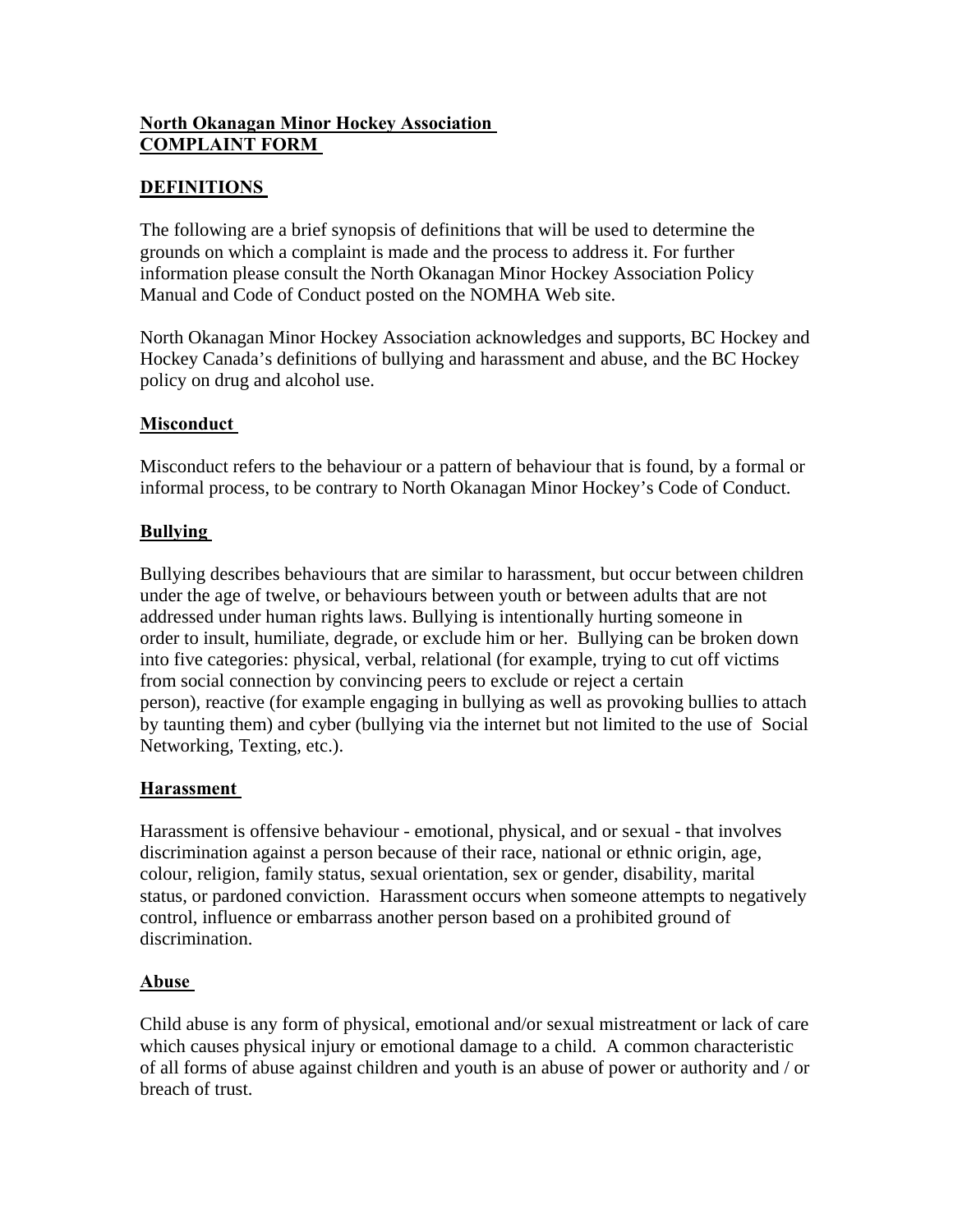Abuse is an issue of child protection. Protection refers to provincial, territorial, or child protection services. A child may be in need of protection from harm if abuse or neglect is suspected. Information about one's legal duty to report and circumstances under which reporting must occur according to child protection legislation is available at: http://www.hockeycanada.ca/index.php/ci\_id/7876/la\_id/1.htm

### **Emotional Abuse**

Emotional abuse is a chronic attack on a child or youth's self-esteem; it is psychologically destructive behaviour by a person in a position of power, authority, or trust. It can take the form of name-calling, threatening, ridiculing, berating, intimidating, isolating, hazing, or ignoring the child or youth's needs.

### **Physical Abuse**

Physical abuse is when a person in a position of power or trust, purposefully, injures or threatens to injure a child or youth. This may take the form of slapping, hitting, shaking, kicking, pulling hair or ears, throwing, shoving, grabbing, hazing, or excessive exercise as a form of punishment.

#### **Neglect**

A general definition of neglect is the chronic inattention to the basic necessities of life such as clothing, shelter, nutritious diet, education, good hygiene, supervision, medical and dental care, adequate rest, safe environment, moral guidance and discipline, exercise and fresh air. Neglect may apply in a hockey setting where there is chronic inattention in the hockey context, for example when a player is made to play with injuries.

#### **Sexual Abuse**

Sexual abuse is when a child or youth is used by a child or youth with more power or an adult for his or her own sexual stimulation or gratification. There are two categories of sexual abuse: contact and non-contact.

### **North Okanagan Minor Hockey Association COMPLAINT FORM**

#### **Please note the following:**

• Complaints of harassment, abuse, or bullying will not qualify a player for an automatic release.

• Definitions are provided above and in the North Okanagan Minor Hockey Association Policy Manual and Hockey Canada's Definitions of the same.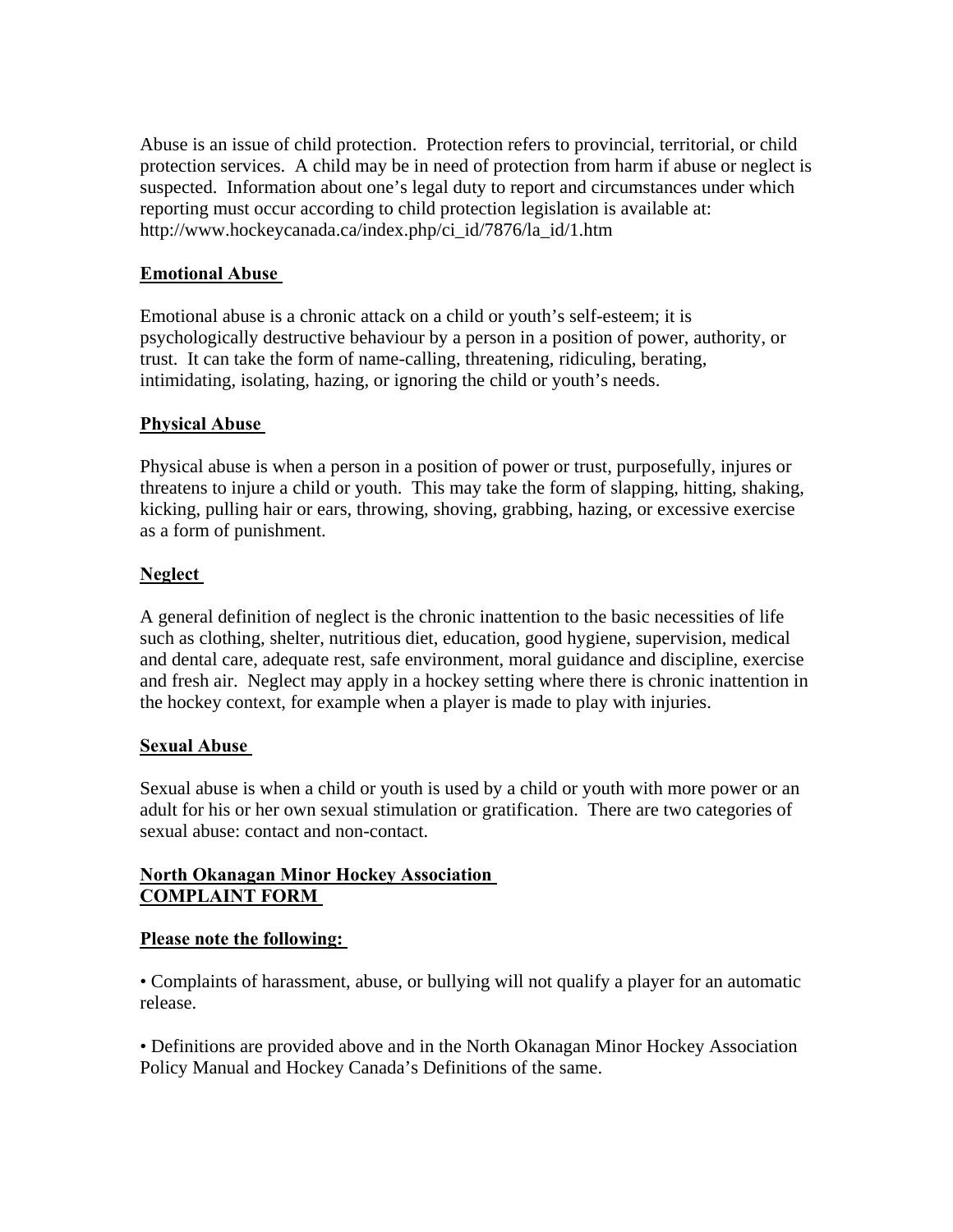• Substantiated allegations of harassment, abuse, or bullying will be considered for sanctions ranging in severity as described in the NOMHA Policy Manual and NOMHA Code of Conduct.

• North Okanagan Minor Hockey Association cannot guarantee complete confidentiality. The contents of this document may be shared in an effort to resolve this complaint here within. By completing the form, you agree that North Okanagan Minor Hockey Association may share some or all of this information in the process of resolving the complaint. (NOMHA will do as much as possible to keep information provided confidential)

• Complaints will be addressed according to severity, resources, and safety for participants.

Mail or e-mail completed form to:

*President North Okanagan Minor Hockey Association PO Box 116 Armstrong , BC V0E-1B1 president@nomha.com* 

**Please complete the following:** 

| 1. Person making the complaint:     | <b>Employee</b> | Player Parent Volunteer Official |  |
|-------------------------------------|-----------------|----------------------------------|--|
|                                     |                 |                                  |  |
| Last Name                           |                 |                                  |  |
|                                     |                 |                                  |  |
|                                     |                 |                                  |  |
|                                     |                 |                                  |  |
|                                     |                 |                                  |  |
| Fax Number E-mail Fax Number E-mail |                 |                                  |  |

2. **Person on whose behalf the complaint is made**: (to be completed if different from above)

| <b>First Name</b> |                             |
|-------------------|-----------------------------|
| Last Name         |                             |
|                   | Birth Date (day/month/year) |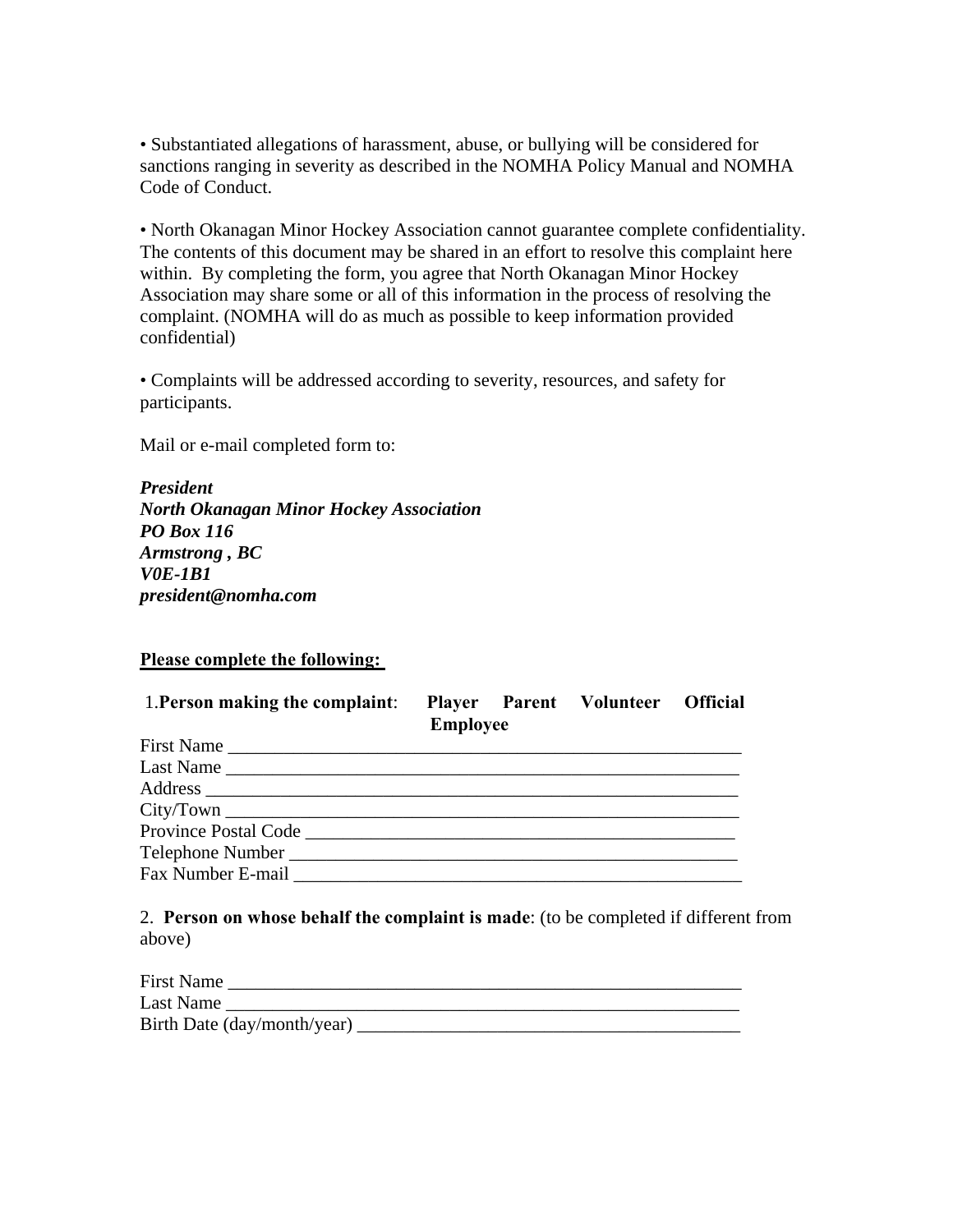### **3. Name of person(s) against whom you are complaining:**

| First Name Last Name                |  |
|-------------------------------------|--|
| Title/Role Name of Association/Club |  |
| First Name Last Name                |  |
| Title/Role Name of Association/Club |  |

### **4. When did the last incident occur? (Date)**

### **5. Please check the grounds(s) that best describes your complaint:**

**A) Harassment** (refer to above and NOMHA Policy Manual )

#### Type of behaviour:

### **Conduct Gestures Comments**

#### Based On:

- **□ Race □ Ethnicity □ Disability □Colour**
- **□ Religion □ Age □ Sexual Orientation □ Sex**

# **□ Marital Status □ Family Status □ Pardoned Conviction**

**B) □ Abuse** (refer to NOMHA Policy Manual)

### Type of behaviour:

# **□ Physical □ Emotional □ Sexual □ Neglect**

**C □ Bullying** (refer to NOMHA Policy Manual)

# Type of behaviour:

# **□ Physical □ Verbal □ Relational □ Reactive**

**D □ Misconduct** (definition above)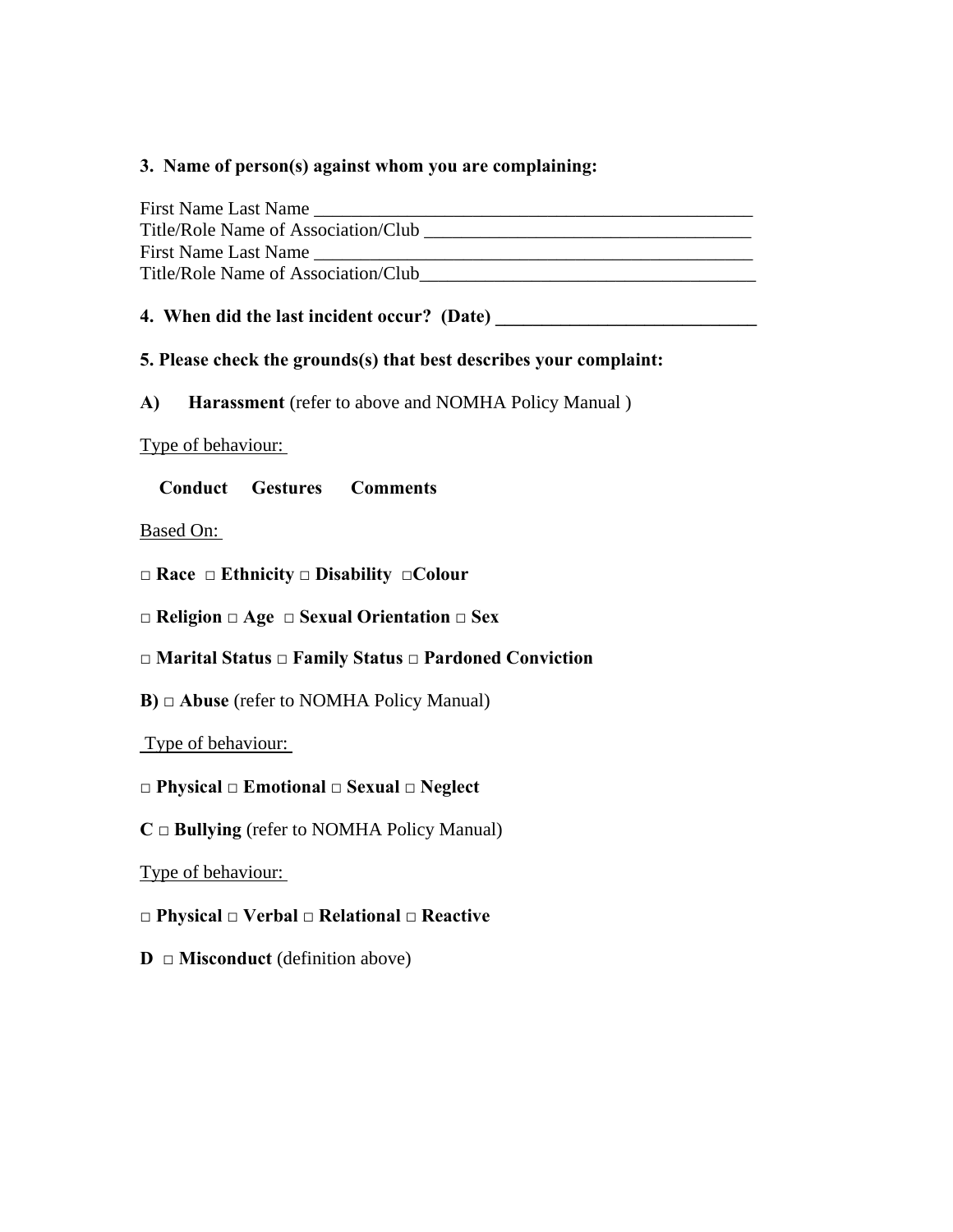**6.** Particulars: Provide a summary of the incidents you are complaining about. Your summary must answer the following questions. Section 6 is to be no longer than two (2) pages. Please use the two pages provided for the complaint. Please remember to write or print clearly. You may attach any additional documents as necessary.

\_\_\_\_\_\_\_\_\_\_\_\_\_\_\_\_\_\_\_\_\_\_\_\_\_\_\_\_\_\_\_\_\_\_\_\_\_\_\_\_\_\_\_\_\_\_\_\_\_\_\_\_\_\_\_\_\_\_\_\_\_\_\_\_\_\_\_\_\_\_\_\_

\_\_\_\_\_\_\_\_\_\_\_\_\_\_\_\_\_\_\_\_\_\_\_\_\_\_\_\_\_\_\_\_\_\_\_\_\_\_\_\_\_\_\_\_\_\_\_\_\_\_\_\_\_\_\_\_\_\_\_\_\_\_\_\_\_\_\_\_\_\_\_\_

\_\_\_\_\_\_\_\_\_\_\_\_\_\_\_\_\_\_\_\_\_\_\_\_\_\_\_\_\_\_\_\_\_\_\_\_\_\_\_\_\_\_\_\_\_\_\_\_\_\_\_\_\_\_\_\_\_\_\_\_\_\_\_\_\_\_\_\_\_\_\_\_

\_\_\_\_\_\_\_\_\_\_\_\_\_\_\_\_\_\_\_\_\_\_\_\_\_\_\_\_\_\_\_\_\_\_\_\_\_\_\_\_\_\_\_\_\_\_\_\_\_\_\_\_\_\_\_\_\_\_\_\_\_\_\_\_\_\_\_\_\_\_\_\_

\_\_\_\_\_\_\_\_\_\_\_\_\_\_\_\_\_\_\_\_\_\_\_\_\_\_\_\_\_\_\_\_\_\_\_\_\_\_\_\_\_\_\_\_\_\_\_\_\_\_\_\_\_\_\_\_\_\_\_\_\_\_\_\_\_\_\_\_\_\_\_\_

\_\_\_\_\_\_\_\_\_\_\_\_\_\_\_\_\_\_\_\_\_\_\_\_\_\_\_\_\_\_\_\_\_\_\_\_\_\_\_\_\_\_\_\_\_\_\_\_\_\_\_\_\_\_\_\_\_\_\_\_\_\_\_\_\_\_\_\_\_\_\_\_

\_\_\_\_\_\_\_\_\_\_\_\_\_\_\_\_\_\_\_\_\_\_\_\_\_\_\_\_\_\_\_\_\_\_\_\_\_\_\_\_\_\_\_\_\_\_\_\_\_\_\_\_\_\_\_\_\_\_\_\_\_\_\_\_\_\_\_\_\_\_\_\_

\_\_\_\_\_\_\_\_\_\_\_\_\_\_\_\_\_\_\_\_\_\_\_\_\_\_\_\_\_\_\_\_\_\_\_\_\_\_\_\_\_\_\_\_\_\_\_\_\_\_\_\_\_\_\_\_\_\_\_\_\_\_\_\_\_\_\_\_\_\_\_\_

\_\_\_\_\_\_\_\_\_\_\_\_\_\_\_\_\_\_\_\_\_\_\_\_\_\_\_\_\_\_\_\_\_\_\_\_\_\_\_\_\_\_\_\_\_\_\_\_\_\_\_\_\_\_\_\_\_\_\_\_\_\_\_\_\_\_\_\_\_\_\_\_

\_\_\_\_\_\_\_\_\_\_\_\_\_\_\_\_\_\_\_\_\_\_\_\_\_\_\_\_\_\_\_\_\_\_\_\_\_\_\_\_\_\_\_\_\_\_\_\_\_\_\_\_\_\_\_\_\_\_\_\_\_\_\_\_\_\_\_\_\_\_\_\_

\_\_\_\_\_\_\_\_\_\_\_\_\_\_\_\_\_\_\_\_\_\_\_\_\_\_\_\_\_\_\_\_\_\_\_\_\_\_\_\_\_\_\_\_\_\_\_\_\_\_\_\_\_\_\_\_\_\_\_\_\_\_\_\_\_\_\_\_\_\_\_\_

\_\_\_\_\_\_\_\_\_\_\_\_\_\_\_\_\_\_\_\_\_\_\_\_\_\_\_\_\_\_\_\_\_\_\_\_\_\_\_\_\_\_\_\_\_\_\_\_\_\_\_\_\_\_\_\_\_\_\_\_\_\_\_\_\_\_\_\_\_\_\_\_

- 1. Date incident(s) happened?
- 2. Where did the incident(s) happen?
- 3. Who was involved? (Name and tile/role)
- 4. What happened?
- 5. How were you treated differently from others? (If at all)
- 6. How do the incident(s) relate to the ground(s) you selected?
- 7. Remedy/Resolution you are seeking.

### **6. COMPLAINT**

\_\_\_\_\_\_\_\_\_\_\_\_\_\_\_\_\_\_\_\_\_\_\_\_\_\_\_\_\_\_\_\_\_\_\_\_\_\_\_\_\_\_ Day/Month/Year Signature of Complainant **(use next page if you require additional space please sign and date both pages )**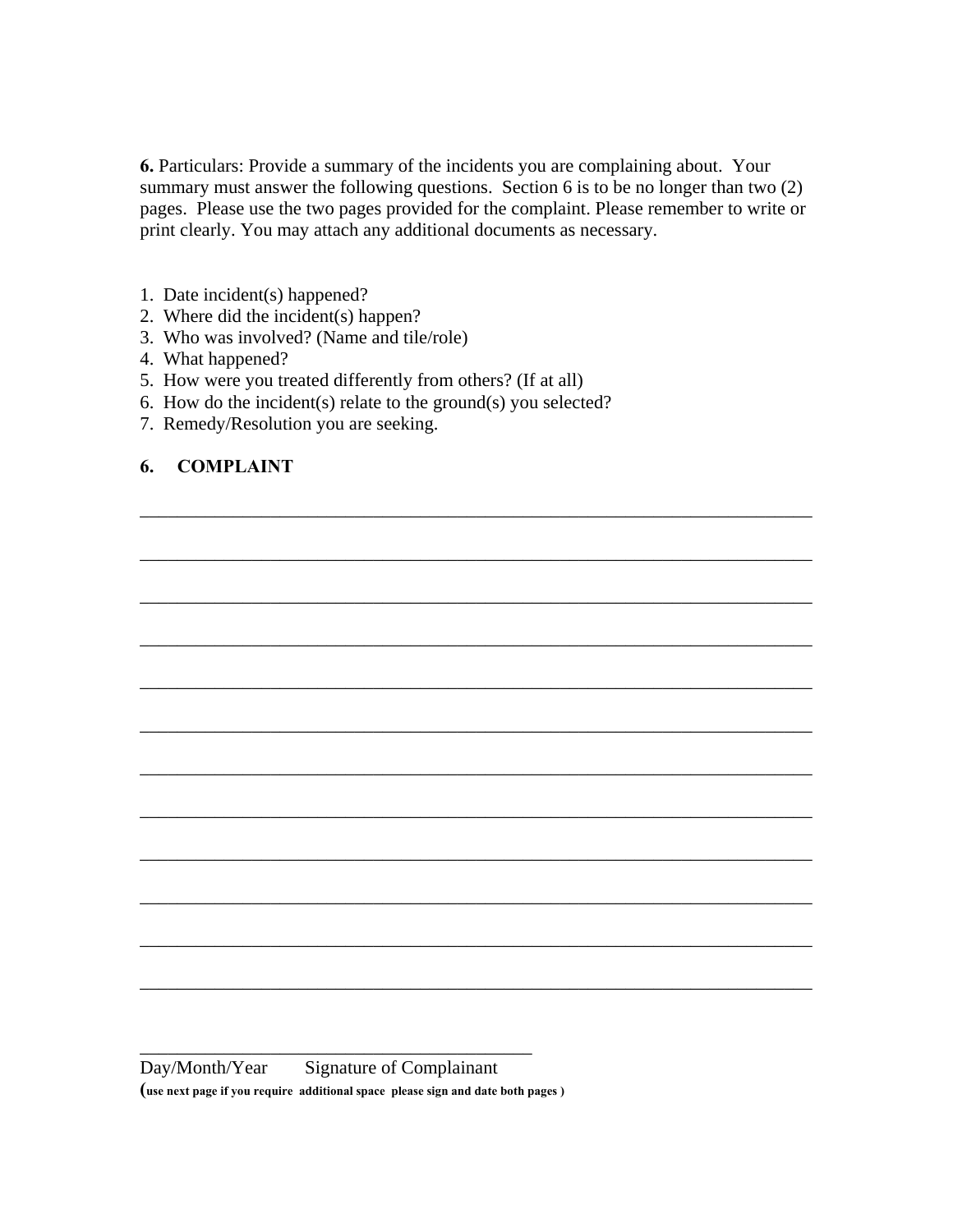| 6. | (COMPLAINT Continued) |  |
|----|-----------------------|--|
|----|-----------------------|--|